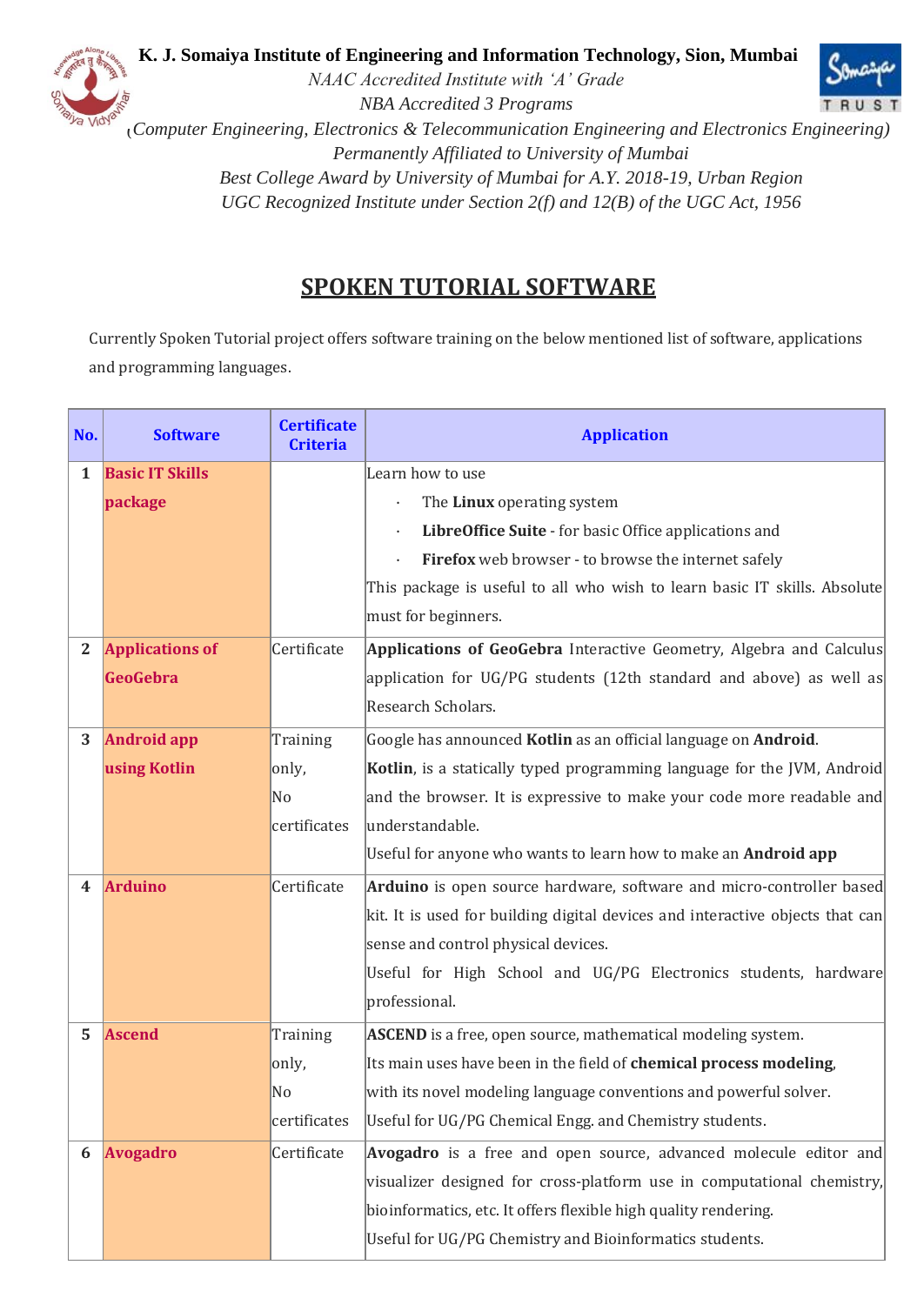|   | <b>BASH</b>         | Certificate    | Bash is a "Unix shell" command-line interface for interacting with the        |
|---|---------------------|----------------|-------------------------------------------------------------------------------|
|   |                     |                | operating system. Bash has the ability to run an entire script of             |
|   |                     |                | commands, known as a "Bash Shell script" or "Shell script".                   |
|   |                     |                | Familiarity with GNU/Linux command lines, and familiarity with basic          |
|   |                     |                | programming concepts is a pre-requisite for learning BASH.                    |
|   |                     |                | Polytechnic/UG/PG<br>hardware<br>computer<br>students<br>and<br>system        |
|   |                     |                | administrators will greatly benefit by learning to automate common tasks      |
|   |                     |                | using BASH.                                                                   |
| 8 | <b>Biopython</b>    | Certificate    | Biopython is a collection of Python tools for computational biology and       |
|   |                     |                | bioinformatics. Biopython contains modules and classes to represent           |
|   |                     |                | protein sequences, nucleic acid sequences and sequence annotations.           |
|   |                     |                | Useful for UG/PG Bioinformatics students.                                     |
| 9 | <b>Blender</b>      | Certificate    | Open source equivalent to Maya and 3DMax. Useful to create 3D                 |
|   |                     |                | Animation for Architecture & Animation students.                              |
|   |                     |                | Can be used by UG/PG Civil Engineering students, also.                        |
|   | 10 $C$ and $C++$    | Certificate    | Powerful features, simple syntax, and portability make C a preferred          |
|   |                     |                | language among programmers, for business and industrial applications.         |
|   |                     |                | Widely used in the development of operating systems.                          |
|   |                     |                | Useful for High School and UG/PG CSE/CS/IT students and anyone who            |
|   |                     |                | wishes to learning basic programming.                                         |
|   | 11 Advanced C       | Training       | For Advanced C series, learner should necessarily go through C and C++        |
|   |                     | only,          | series beforehand.                                                            |
|   |                     | N <sub>0</sub> | Useful for High School and UG/PG CSE/CS/IT students and anyone who            |
|   |                     | certificates   | wishes to learn advanced programming.                                         |
|   | 12 Advanced C++     | Certificate    | For Advanced C++ series, learner should necessarily go through C and          |
|   |                     |                | C++ series beforehand.                                                        |
|   |                     |                | Useful for UG/PG CSE/CS/IT students and anyone who wishes to learning         |
|   |                     |                | advanced programming.                                                         |
|   | 13 CellDesigner     | Certificate    | CellDesigner is a process diagram editor for drawing gene-regulatory and      |
|   |                     |                | biochemical networks. CellDesigner is used for user-friendly visualization    |
|   |                     |                | Modeling and Simulation of genetic regulatory networks, Protein               |
|   |                     |                | networks and metabolic networks.                                              |
|   |                     |                | Useful for UG/PG Bio-Chemistry students.                                      |
|   | 14 ChemCollective   | Certificate    | <b>ChemCollective Virtual Labs</b> is a simulation of a chemistry laboratory. |
|   | <b>Virtual Labs</b> |                | It allows students to explore and reinforce fundamental concepts, select      |
|   |                     |                | various standard reagents (aqueous) and use them as they use in a real        |
|   |                     |                | laboratory.                                                                   |
|   |                     |                | Useful for Chemistry students from 9th standard onwards.                      |
|   |                     |                |                                                                               |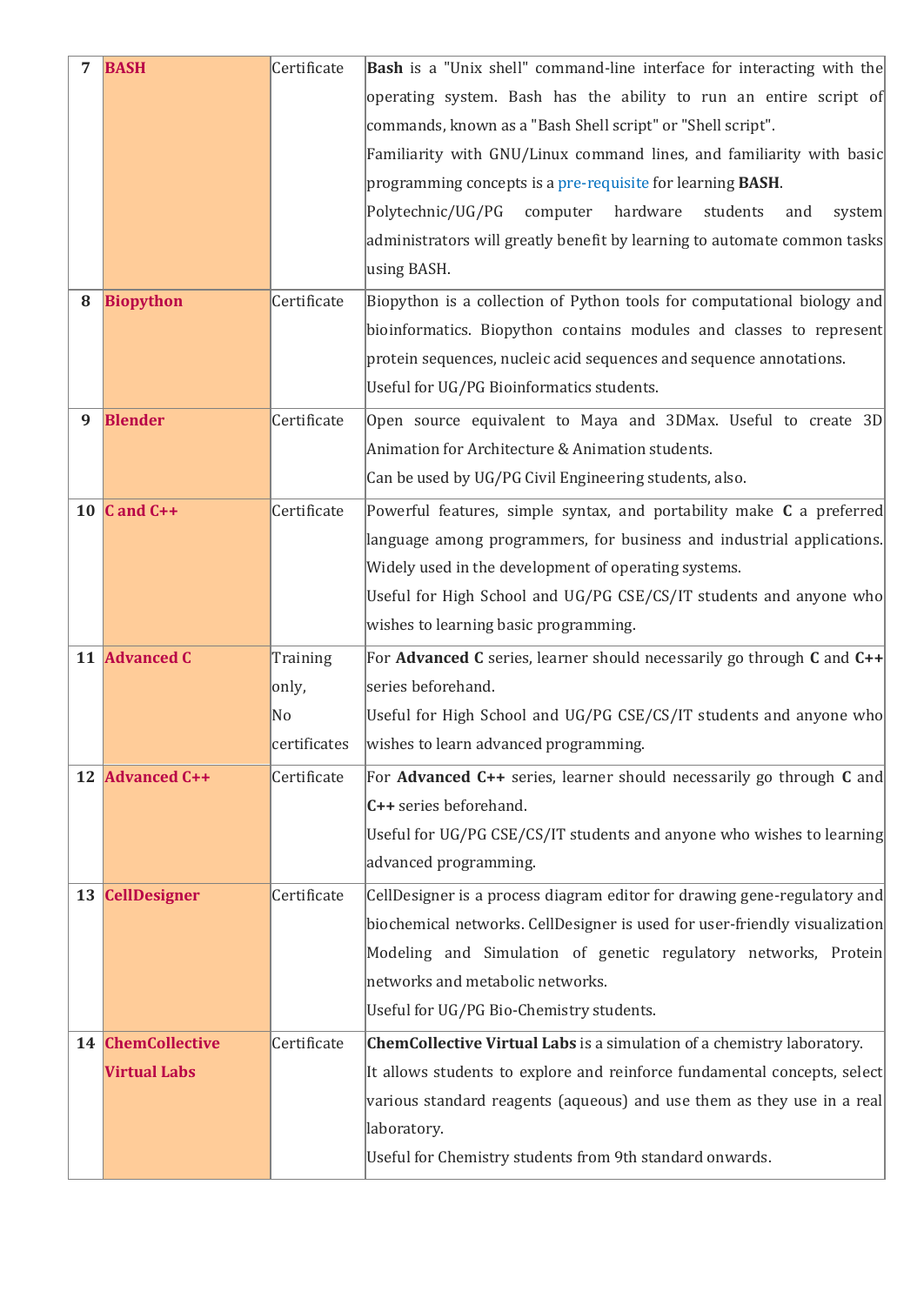| 15 Drupal            | Certificate  | Drupal is a free and open source content management system (CMS)             |
|----------------------|--------------|------------------------------------------------------------------------------|
|                      |              | written in PHP and distributed under the GNU General Public License.         |
|                      |              | Useful for website-building and web applications.                            |
|                      |              | Useful for web developers, website administrators, and UG/PG CSE/IT/CS       |
|                      |              | students who wish to learn website management.                               |
| 16 DWSIM             | Certificate  | DWSIM is an open-source CAPE-OPEN compliant chemical process                 |
|                      |              | simulator. It allows us to conduct experiments and analyze data using        |
|                      |              | advanced models and operations.                                              |
|                      |              | Useful for UG/PG Chemical Engineering students to run the simulations        |
|                      |              | and get a better understanding on a phenomenon.                              |
| 17 eSim              | Certificate  | eSim (previously known as Oscad / FreeEDA) is an open source EDA tool        |
|                      |              | for circuit design, simulation, analysis and PCB design. It is an integrated |
|                      |              | tool built using open source software such as KiCad (http://www.kicad-       |
|                      |              | pcb.org) and Ngspice (http://ngspice.sourceforge.net/).                      |
|                      |              | Useful for UG/PG Electrical Engg./Electronics students.                      |
| 18 Expeyes           | Certificate  | ExpEYES stands for Experiments for Young Engineers and Scientists.           |
|                      |              | It is used to perform basic Physics and Electronics experiments.             |
|                      |              | ExpEYES junior can be used from secondary to graduate level and also in      |
|                      |              | some engineering branches.                                                   |
| 19 Firefox           | Training     | Free, open source and popular web browser. Allows you to view Internet       |
|                      | only,        | web pages, navigate through web pages, and search for web pages using        |
|                      | No           | search engines such as Google, Yahoo Search or Bing.                         |
|                      | certificates | Anyone who wishes to learn web browsing.                                     |
| 20 FrontAccounting-  | Certificate  | Free, open source business accounting software                               |
| 2.4.7                |              | (having features similar to Tally).                                          |
|                      |              | Useful for UG/PG Commerce students.                                          |
| 21 GChemPaint        | Certificate  | <b>GChemPaint</b> allows you to draw and display 2D chemical structures.     |
|                      |              | Very useful to teach and learn abstract chemistry concepts.                  |
|                      |              | This application is useful for school students (9th standard and above)      |
|                      |              | as well as school teachers.                                                  |
|                      |              | <b>Works only on Linux</b>                                                   |
| 22 GeoGebra 5.04     | Certificate  | Interactive Geometry, Algebra and Calculus application. Very useful to       |
|                      |              | teach and learn abstract geometry concepts.                                  |
|                      |              | Useful for school students (7th standard and above) as well as school        |
|                      |              | teachers.                                                                    |
| 23 gedit Text Editor | Certificate  | gedit Text Editor is a powerful general purpose text editor. It is free and  |
|                      |              | open source software. It is simple and ease of use with simple GUI.          |
|                      |              | Useful for everyone who wish to learn to use a text editor in Linux.         |
|                      |              | <b>Works only on Linux</b>                                                   |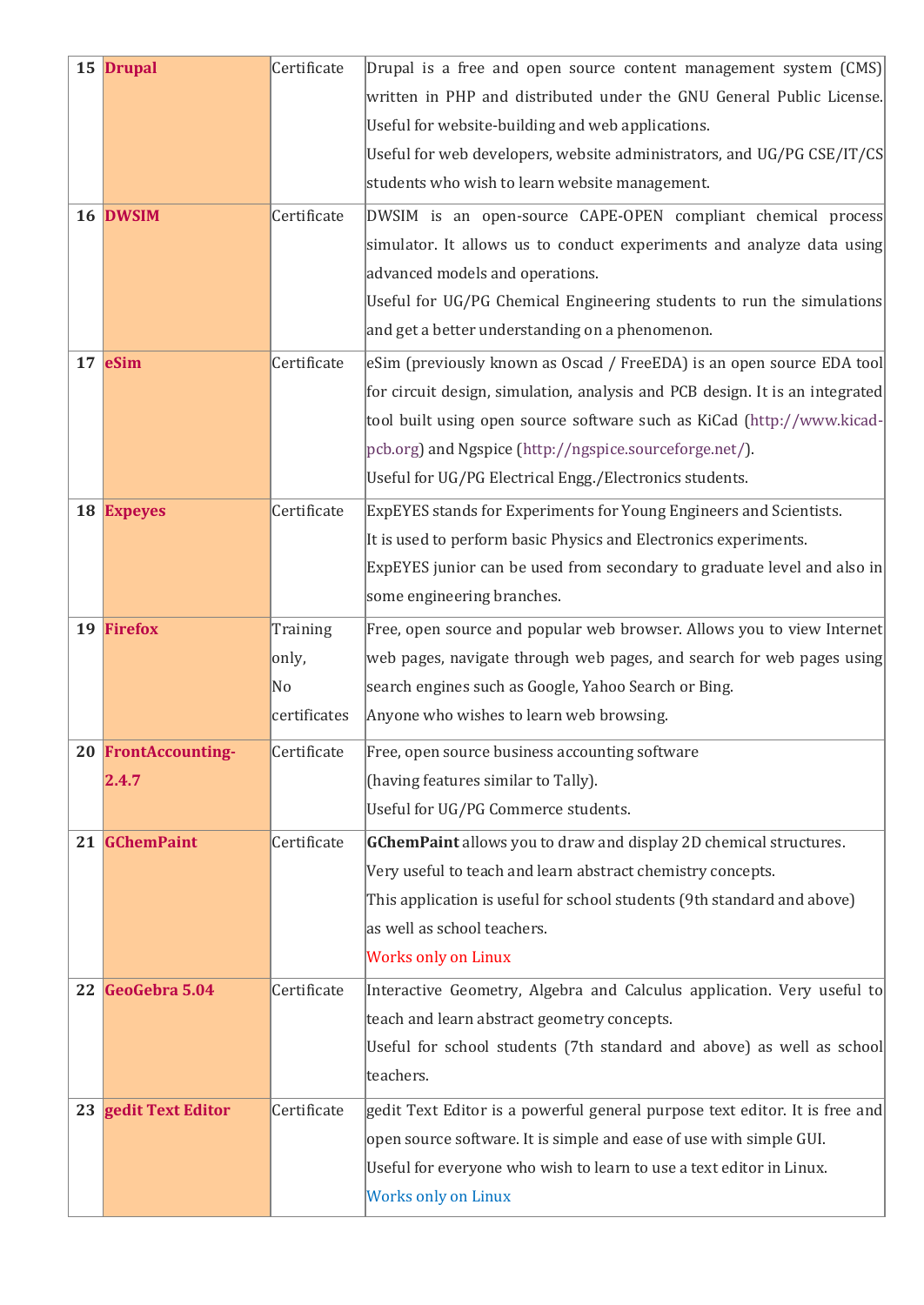| 24 GIMP                     | Certificate  | Graphics art and design software application for the editing and creation                       |
|-----------------------------|--------------|-------------------------------------------------------------------------------------------------|
|                             |              | of original images, icons, graphical elements of web pages and art for user                     |
|                             |              | interface elements. Useful for all graphic related work. Open source                            |
|                             |              | equivalent of <b>Photoshop</b> .                                                                |
|                             |              | Useful for High School and UG/PG students who wish to learn photo                               |
|                             |              | editing and create graphics.                                                                    |
| $25$ GIT                    | Certificate  | Git is distributed version control software. It is free and open source                         |
|                             |              | software. It keeps track of changes made to a file or set of files. It helps in                 |
|                             |              | tracking the project progress history.                                                          |
|                             |              | Useful for UG/PG CSE/IT/CS students, working professionals                                      |
| 26 HTML                     | Certificate  | HTML elements form the building blocks of all websites. HTML allows                             |
|                             |              | embedding of images and objects and is extensively used to create                               |
|                             |              | interactive forms and webpages.                                                                 |
|                             |              | Useful for High School and UG/PG students, working professionals - Multi-                       |
|                             |              | disciplinary                                                                                    |
| 27 Inkscape                 | Certificate  | Graphics art and design software application for the editing and creation                       |
|                             |              | of original images, icons, graphical elements of web pages and art for user                     |
|                             |              | interface elements. Useful for all graphic related work. Open source                            |
|                             |              | equivalent of <b>CorelDraw</b> and <b>Illustrator</b> .                                         |
|                             |              | Useful for High School and UG/PG students who wish to learn desktop                             |
|                             |              | publishing work - creating banners, posters, brochures, CD cover image,                         |
|                             |              | artwork for textiles, etc.                                                                      |
| 28 Introduction to          | Certificate  | Absolute basic tutorials on parts of a computer, connecting the parts using                     |
| <b>Computers</b>            |              | cables, printer configuration, creating a Gmail account, sending and                            |
|                             |              | receiving mails and using the Google Drive.                                                     |
|                             |              | Useful for first-time computer users of any age group.                                          |
| <b>29 Java and Netbeans</b> | $($ Java $)$ | Learn to use <b>Java</b>                                                                        |
|                             | Certificate  | Free and open source, high level, simple as well as object-oriented                             |
|                             |              | programming language. Included in the curriculum of schools and colleges                        |
|                             |              | offering Computer Science and IT subjects.                                                      |
|                             | (Netbeans)   |                                                                                                 |
|                             | Test In      | Learn to use Netbeans IDE<br>NetBeans IDE is an open-source integrated development environment. |
|                             | Progress     | NetBeans IDE supports development of all Java application types (Java SE)                       |
|                             |              | including JavaFX, (Java ME, web, EJB and mobile applications)                                   |
|                             |              | With Netbeans IDE, one can quickly and easily develop desktop, mobile                           |
|                             |              | and web applications with <b>Java, HTML5, PHP, <math>C/C++</math></b> and more.                 |
|                             |              |                                                                                                 |
|                             |              | Useful for UG/PG CSE/IT/CS students                                                             |
|                             |              | We recommend that Java series be followed with Netbeans series.                                 |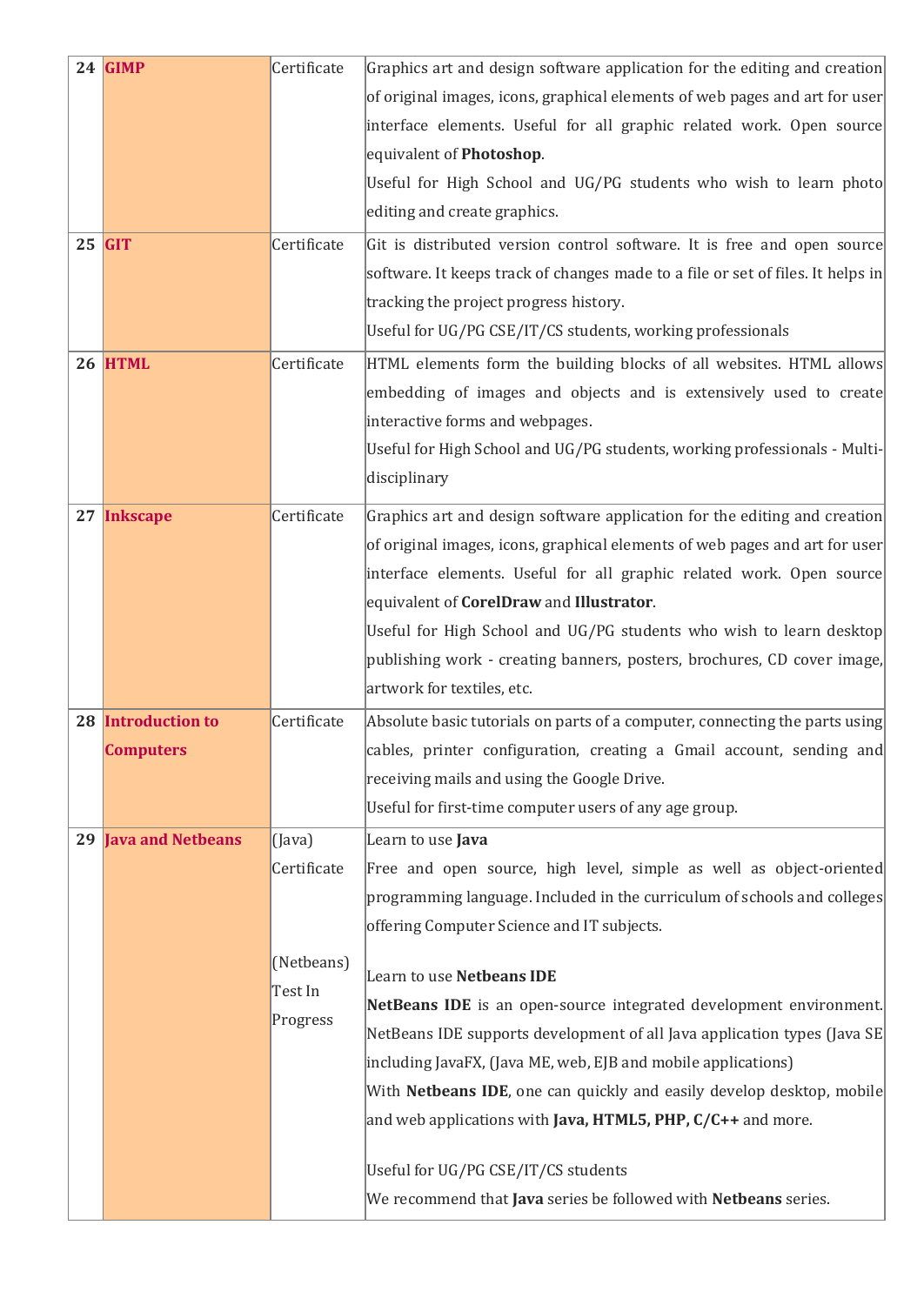| 30 Java Business           | Certificate    | Learn how to create a business application from scratch.                                   |
|----------------------------|----------------|--------------------------------------------------------------------------------------------|
| <b>Application</b>         |                | For Java Business Application series, learner should necessarily go                        |
|                            |                | through Java and Netbeans series beforehand.                                               |
|                            |                | Useful for UG/PG CSE/IT/CS students and working professionals.                             |
| 31 Joomla                  | Certificate    | Learn how to a Content Management System for building websites,                            |
|                            |                | webpages, etc.                                                                             |
|                            |                | Useful for web developers, website administrators, and UG/PG CSE/IT/CS                     |
|                            |                | students who wish to learn website management.                                             |
| <b>32 Jmol Application</b> | Certificate    | Learn how to create 3D chemical, crystal and biomolecules structures.                      |
|                            |                | Very useful to teach and learn abstract chemistry concepts.                                |
|                            |                | This application is useful for school students (9th standard up to Post                    |
|                            |                | Graduation level) as well as school teachers.                                              |
| 33 Koha Library            | Training       | Learn how to create a library, a librarian, add books, journals, and other                 |
| <b>Management System</b>   | only,          | library items, Marc framework, order a book, cataloging, circulation, add                  |
|                            | N <sub>0</sub> | subscription, serial subscription, receive serials, OPAC search, access                    |
|                            | certificates   | library on web, cataloging using Z39.50, manage budgets and funds,                         |
|                            |                | convert Excel data to MARC, import MARC in Koha.                                           |
|                            |                | Koha is useful for Library Science students and Library Staff who wish to                  |
|                            |                | create a Koha library for their institute.                                                 |
| 34 KTurtle                 | Certificate    | An educational programming environment which helps in learning how to                      |
|                            |                | build logic and how to program, in an easy manner. Some of its features                    |
|                            |                | are: intuitive syntax highlighting, simple error messages, integrated                      |
|                            |                | canvas to make drawings on, integrated help function, slow-motion or                       |
|                            |                | step execution, and more.                                                                  |
|                            |                | Recommended for all who would like to learn programming logic.                             |
|                            |                | Useful for school students (7th standard and above)                                        |
| 35 LaTeX & XFig            | (LaTeX)        | LaTeX is a typesetting software for preparing reports, letters and                         |
|                            | Certificate    | presentations - specially useful for persons engaged in writing/                           |
|                            |                | publishing documents from science/ arts/ commerce fields.                                  |
|                            | (XFig)         |                                                                                            |
|                            | Certificate    | <b>Xfig</b> is a free and open source vector graphics editor. In <b>Xfig</b> , figures may |
|                            |                | be drawn using objects such as circles, boxes, lines, spline curves, text, etc.            |
|                            |                | and used in LaTeX and other documents.                                                     |
|                            |                | Useful for UG/PG students, faculty and research scholars.                                  |
| 36 LibreOffice Suite       | Certificate    | Trains in basic computer usage skills like Word processing, Spreadsheet,                   |
|                            |                | Presentation using the LibreOffice components Writer, Calc and Impress.                    |
|                            |                | One can also learn other useful components like Draw, Math and Base in                     |
|                            |                | this series.                                                                               |
|                            |                | Useful for school students (7th standard and above), anyone who wishes                     |
|                            |                | to learn to use an OFFICE suite.                                                           |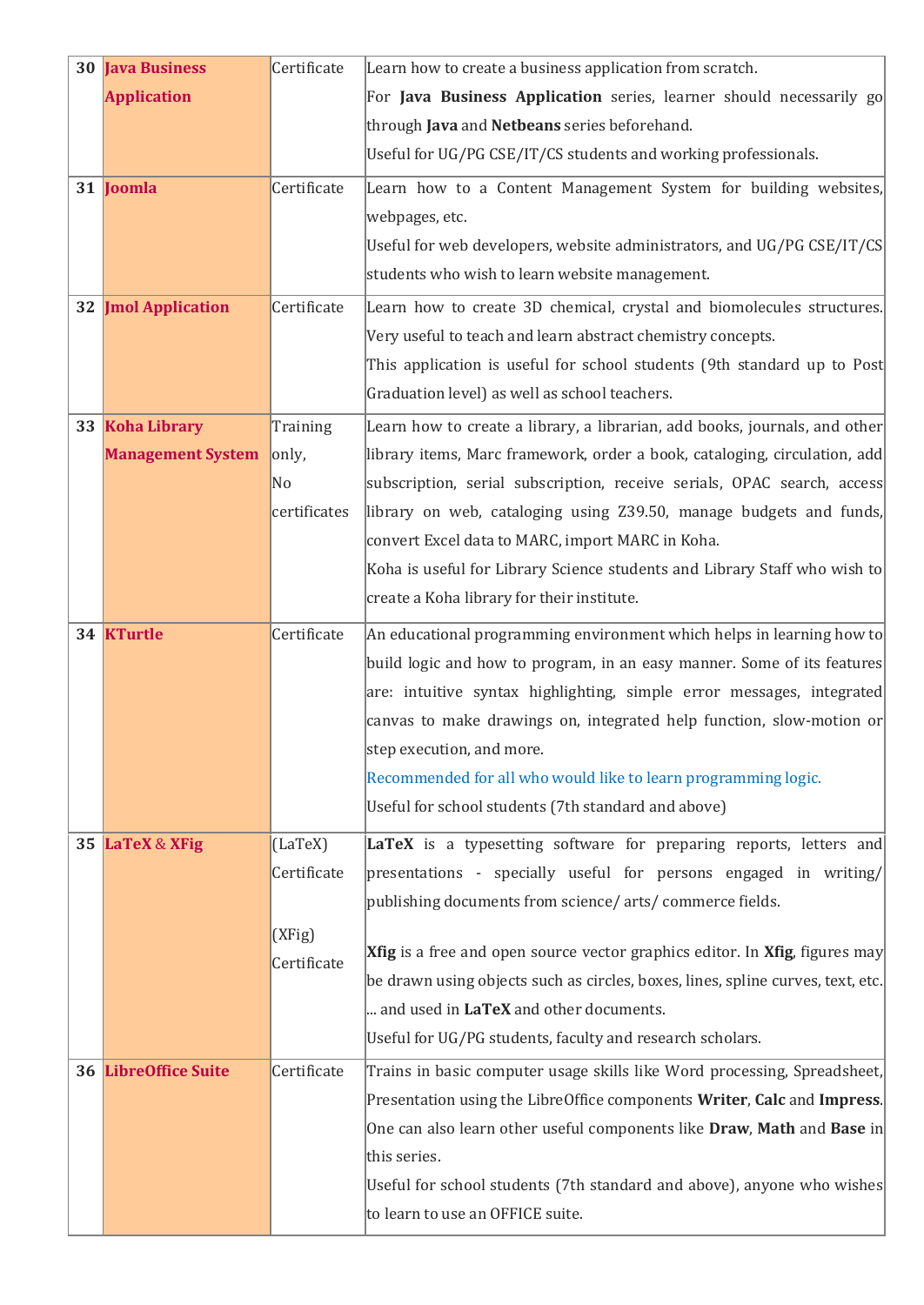|    | 37 Linux & Ubuntu        | Certificate | Free operating system, almost neutral to virus attacks and no hassles for    |
|----|--------------------------|-------------|------------------------------------------------------------------------------|
|    |                          |             | licensing issues.                                                            |
|    | <b>BOSS Linux</b>        |             | Polytechnic/UG/PG<br>computer<br>hardware<br>students<br>system<br>and       |
|    |                          |             | administrators will greatly benefit by learning to use the Linux OS.         |
|    | 38 Linux AWK             | Certificate | Linux AWK is a language for processing text files. AWK is typically used as  |
|    |                          |             | a data extraction and reporting tool. It is a standard feature of most Unix- |
|    |                          |             | like operating systems.                                                      |
|    |                          |             | Polytechnic/UG/PG<br>hardware<br>computer<br>students<br>and<br>system       |
|    |                          |             | administrators can learn how to use the wide variety of AWK commands         |
|    |                          |             | of Linux, to handle files, directories, processes etc.                       |
|    | 39 Moodle Learning       | Certificate | Moodle LMS is one of the most popular LMS used globally by educational       |
|    | <b>Management System</b> |             | institutes.                                                                  |
|    |                          |             | This Moodle series is divided into 2 parts -                                 |
|    |                          |             | one for Moodle site administrators and                                       |
|    |                          |             | another for teachers.                                                        |
|    |                          |             | Moodle site Administrators                                                   |
|    |                          |             | will install Moodle on the server                                            |
|    |                          |             | create course categories as per institute guidelines and                     |
|    |                          |             | manage courses and user accounts for multiple courses                        |
|    |                          |             | Teachers will learn to-                                                      |
|    |                          |             | upload and edit content for their course.                                    |
|    |                          |             | create assignments and quizzes to assess the students' progress              |
|    |                          |             | enroll students to their course and communicate with them.                   |
|    |                          |             | Useful for system administrators, site administrators, trainers and faculty. |
|    |                          |             | Not useful for students                                                      |
|    |                          |             | <b>Click here: Instruction Sheet for Moodle LMS</b>                          |
| 40 | <b>OpenFOAM</b>          | Certificate | Open source/ free CFD (Computational Fluid Dynamics) software                |
|    |                          |             | available for solving and analyzing problems and to create a real world      |
|    |                          |             | fluid flow movie. Open source equivalent to FLUENT. Widely used in           |
|    |                          |             | Academics and is gaining popularity in Industry as well- Companies           |
|    |                          |             | including AUDI, Tata Steel, Volkswagen, and Govt. agencies like BARC         |
|    |                          |             | (Babha Atomic Research Center).                                              |
|    |                          |             | Useful for Mechanical, Civil, Chemical Engineering students in 3rd and 4th   |
|    |                          |             | year.                                                                        |
|    |                          |             | <b>Works only on Linux</b>                                                   |
| 41 | <b>OpenModelica</b>      | Certificate | OpenModelica is an open source modelling and simulation environment          |
|    |                          |             | intended for industrial and academic usage. It is an object oriented         |
|    |                          |             | declarative multi domain modelling language for complex systems.             |
|    |                          |             | Useful for Chemical Engg. students to learn how to do energy balance         |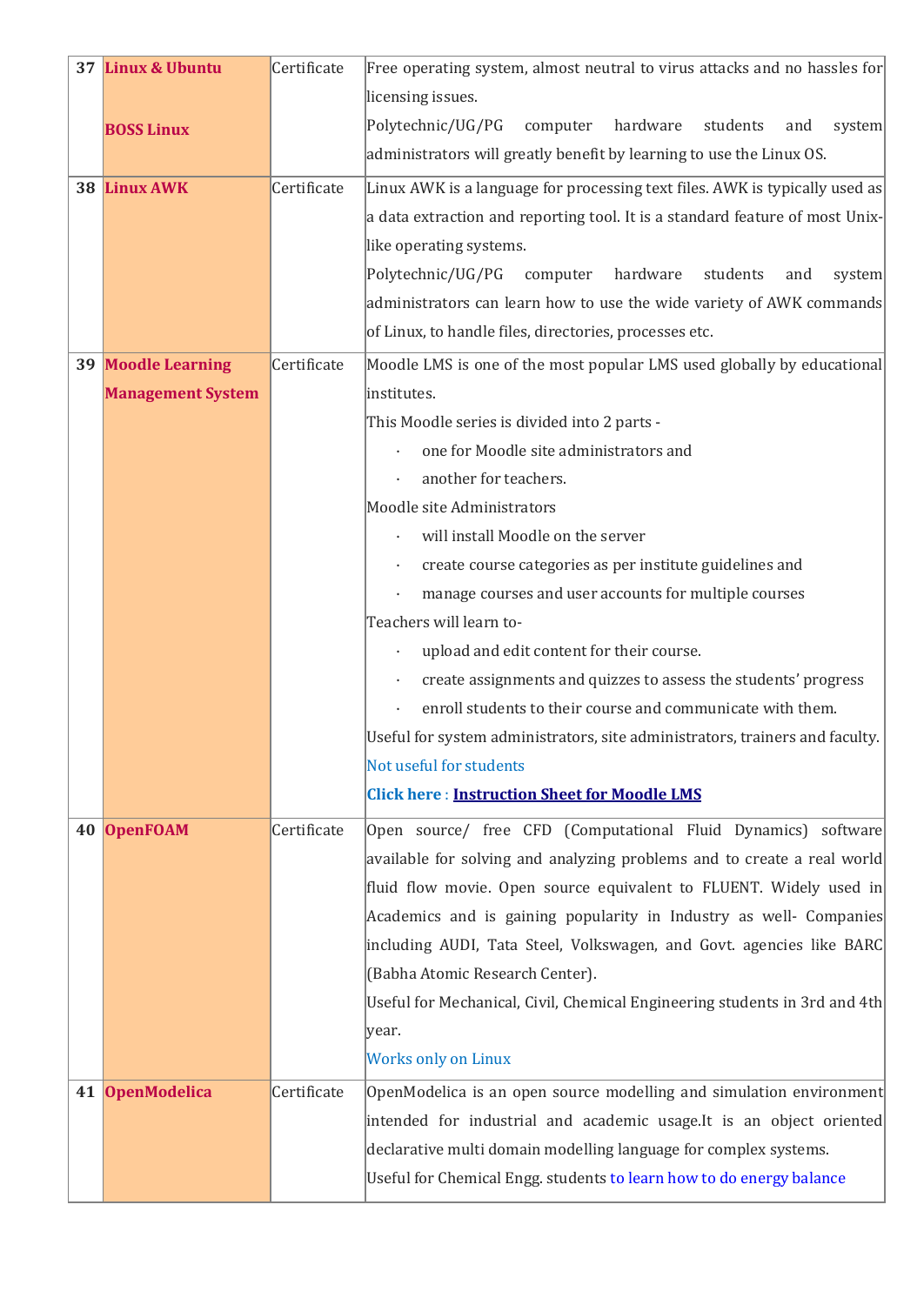|              | 42 Perl<br>43 PHP & MySQL | Certificate<br>Certificate | Practical Extraction and Reporting Language commonly known as PERL is<br>a high level, general purpose and dynamic programming language. PERL<br>has been used in graphics; web and network programming etc. and you<br>can find it's footprints in finance and bioinformatics domain, too.<br>Useful for UG/PG CSE/IT/CS students to learn programming of business<br>applications.<br>Package for developing interactive websites and establishing back-end                                                                          |
|--------------|---------------------------|----------------------------|----------------------------------------------------------------------------------------------------------------------------------------------------------------------------------------------------------------------------------------------------------------------------------------------------------------------------------------------------------------------------------------------------------------------------------------------------------------------------------------------------------------------------------------|
|              |                           |                            | connectivity with a database - Famous websites using PHP include<br>Facebook, Google, and Wikipedia.<br>Useful for UG/PG CSE/IT/CS students                                                                                                                                                                                                                                                                                                                                                                                            |
|              | 44 Python 3.4.3           | Certificate                | Numerical computational software for Science and Engineering Education<br>- used in 3D animation and Gaming industry, Artificial Intelligence,<br>YouTube, NASA, CERN, Yahoo and so on.<br>Useful for UG/PG CSE/IT/CS students and CBSE high school students                                                                                                                                                                                                                                                                           |
|              | 45 QCAD                   | Certificate                | <b>QCAD</b> is a free, open source application for computer aided drafting $(CAD)$<br>in two dimensions (2D).<br>Learn to create technical drawings such as plans for buildings, interiors,<br>mechanical parts or schematics and diagrams using <b>QCAD</b> .<br>Useful for UG/PG architecture students                                                                                                                                                                                                                               |
|              | 46 QGIS                   | Certificate                | QGIS (previously known as Quantum GIS) is a free and open-source cross-<br>$ $ platform, desktop geographic information system (GIS) application that<br>supports viewing, editing, and analysis of geospatial data. QGIS functions<br>as geographic information system (GIS) software, allowing users to<br>analyse and edit spatial information, in addition to composing and<br>exporting graphical maps.<br>Useful for Geography/Earth Science students to learn GIS, Mapping, and<br>Spatial Analysis and Geographic Information. |
| $47 \vert R$ |                           | Certificate                | $\vert$ R is the most preferred open-source language for analytics and data<br>science. R offers a large variety of statistical (linear and nonlinear<br>modeling, classical statistical tests, time-series analysis, classification,<br>clustering, ) and graphical techniques, and is highly extensible.<br>Useful for UG/PG CSE/IT/CS students to learn statistics, big data, data<br>science                                                                                                                                       |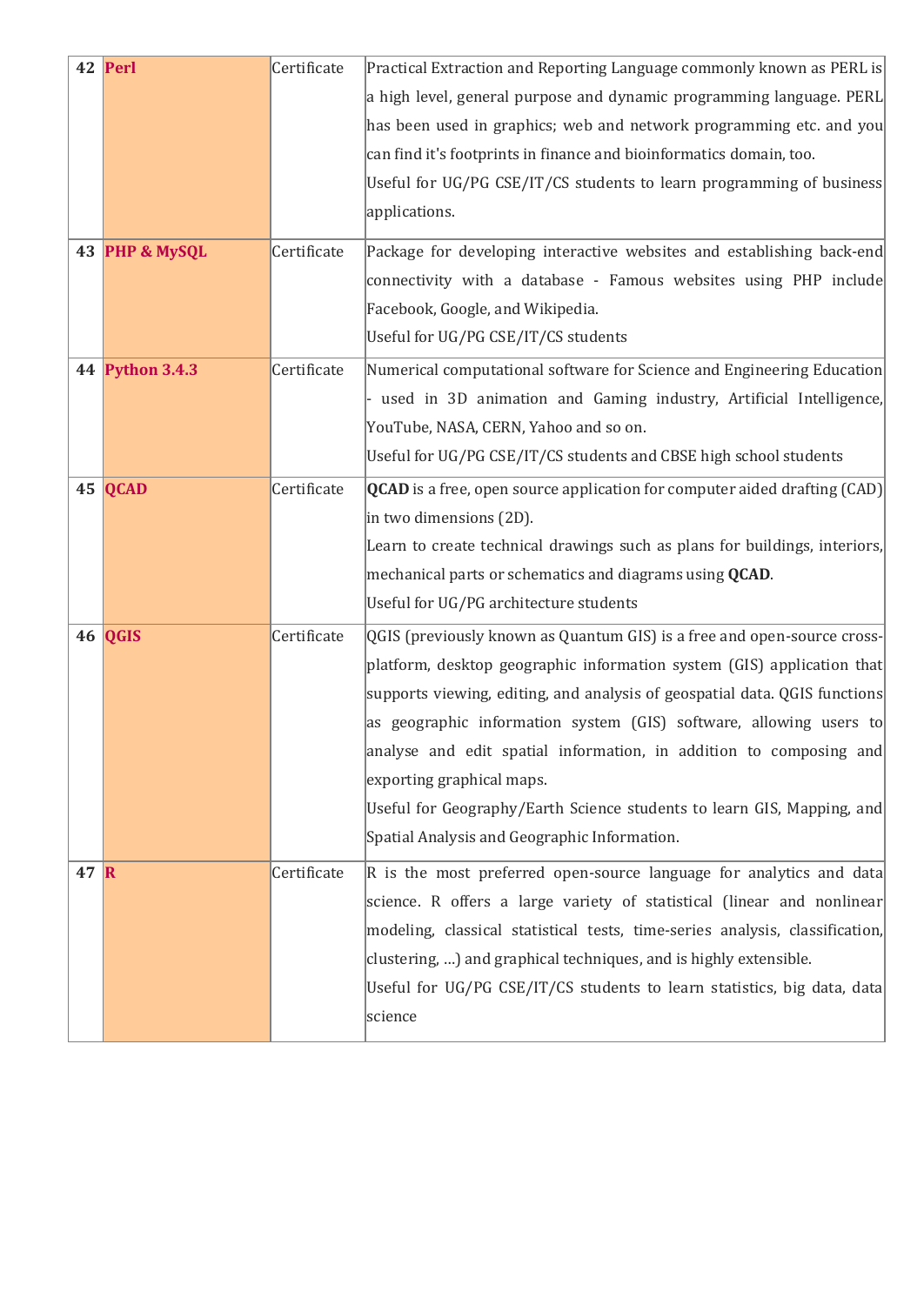| 48 RDBMS               | Certificate | RDBMS stands for Relational Database Management System. RDBMS is the     |
|------------------------|-------------|--------------------------------------------------------------------------|
|                        |             | basis for SQL, and for all modern database systems like MS SQL Server,   |
|                        |             | IBM DB2, Oracle, MySQL, PostgreSQL and Microsoft Access. PostgreSQL is   |
|                        |             | a powerful, open source relational database system. It runs on all major |
|                        |             | operating systems, including Linux, Windows and Mac OS. It supports      |
|                        |             | most SQL data types, foreign keys, joins, views, triggers and stored     |
|                        |             | procedures. It has programming interfaces for C/C++, Java, Perl, Python, |
|                        |             | Ruby etc.                                                                |
|                        |             | Useful for UG/PG CSE/IT/CS students to learn industry database           |
|                        |             | management                                                               |
| 49 Ruby                | Certificate | Dynamic, open source, general-purpose, interpreted, true object-oriented |
|                        |             | programming language. It is a server-side scripting language similar to  |
|                        |             | Python and PERL. Large programs written in Ruby are easily               |
|                        |             | maintainable. It can be easily connected to DB2, MySQL, Oracle, and      |
|                        |             | Sybase.                                                                  |
|                        |             | Useful for UG/PG CSE/IT/CS students to learn industry level              |
|                        |             | programming                                                              |
| 50 Scilab              | Certificate | Mathematical and scientific calculation software, open source substitute |
|                        |             | for MATLAB, very useful for all science and engineering students, in     |
|                        |             | academics particularly.                                                  |
| 51 Single Board Heater | Certificate | A single-board heater system is a low cost, open source, lab-in-a-box    |
| <b>System</b>          |             | setup. It consists of a heater assembly, fan, temperature sensor,        |
|                        |             | ATmega16 micro-controller and associated circuitry.                      |
|                        |             | The application of this device is in the Control Systems area of         |
|                        |             | Engineering. All Undergraduate level experiments and most Post graduate  |
|                        |             | level control experiments can be performed on the SBHS device.           |
| 52 Synfig 2D animation | Not for     | 2D animation software designed as a powerful industrial-strength         |
|                        | Training    | solution for creating film-quality animation using a vector and bitmap   |
|                        |             | artwork.                                                                 |
|                        |             | Useful for High School and UG/PG students who wish to learn animation.   |
| 53 UCSF Chimera        | Certificate | UCSF Chimera is a program for interactive visualization and analysis of  |
|                        |             | molecular structures and related data. Using Chimera, one can generate   |
|                        |             | high-quality images and animations.                                      |
|                        |             | Useful for UG/PG Chemistry students.                                     |
|                        |             |                                                                          |